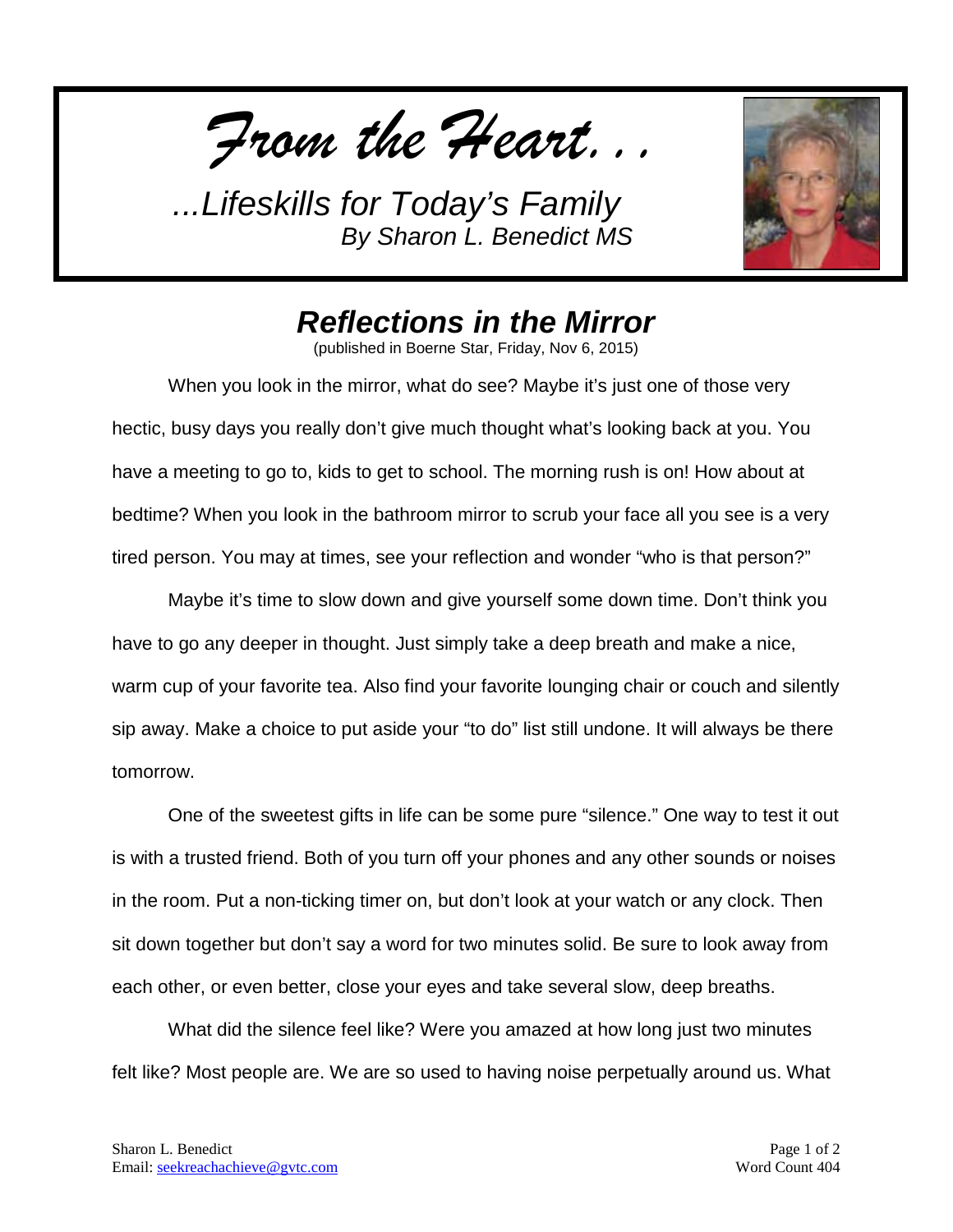was it like . . . terrific, pleasant, restful? Or uncomfortable, awkward? Hopefully for many silence can be creative, build trust, give rest, bring balance, quiets your internal racing, and allows transformative listening to emerge. Want to experience these surprising benefits of hearing just silence? Begin today and daily give yourself "moments of silence."

Thomas Paine considered reflection a notable means for experiencing courage in life opportunities and challenges. *"The real man [woman] smiles in trouble, gathers strength from distress, and grows brave by reflection."* May our "moments of silence" we give ourselves each day bring a smile on our face, freedom & strength from stress, and greater courage and wisdom in reflection.

--

*Sharon L. Benedict, is a speaker, author, and weaver, and loving it! She is available for speaking engagements, freelance writing, and will even weave you a one-of-kind creation, just for you. Sharon also welcomes your questions and comments and can be contacted a[t seekreachachieve@gvtc.com.](mailto:seekreachachieve@gvtc.com) Visit her website at [www.celebratingyourjourney.com.](http://www.celebratingyourjourney.com/)*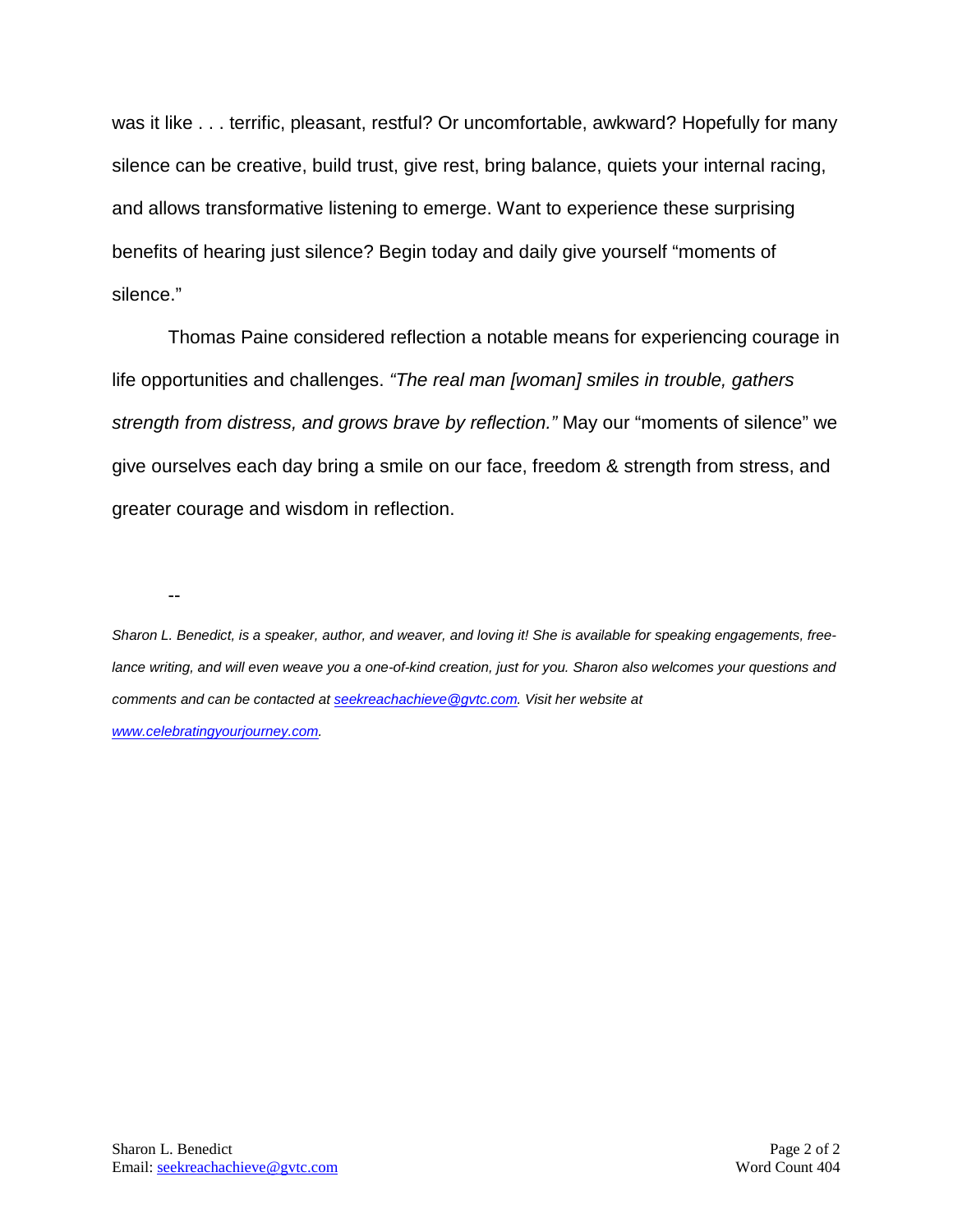*From the Heart...*



## *Rescued from Reflection Ruts*

(published in Boerne Star, Friday, Nov 13, 2015)

There are just days where some thoughts just won't stop. It's definitely one of those weeks for me, not just days. Whether something is going on at work or home, it seems a never-ending story spinning in circles. For me it has to do with some unfair things happening with one of my grown up daughters.

That's when the Momma Warrior, or more likely Monster, just can't let it go. I have to do something or go crazy! The first thing that comes to mind is "Call up 'that person' making my daughter's life miserable and tell them to 'chill' or they just may have to face off with 'Momma Warrior' who always wins, hell or high water!"

I know. It's probably not the best thing to do while in this very uncomfortable and risky "Reflection Rut." Definitely not a good thing to do without my daughter giving me an ok. Otherwise, Momma Warrior, or Monster, will only make it worse for the one I love so dearly. And we all know there are always two sides to every story, no matter how much we want to support and protect our children, whether little ones or all grown up. How do I get out of this energy-draining, negativity of a "Reflection Rut?"

Over the many years of making a mess out of being that Momma Warrior or Monster, I have come away with two gems that have kept me from repeating a messy outcome. The first is to tell myself to "chill" first! I must make a choice to simply be silent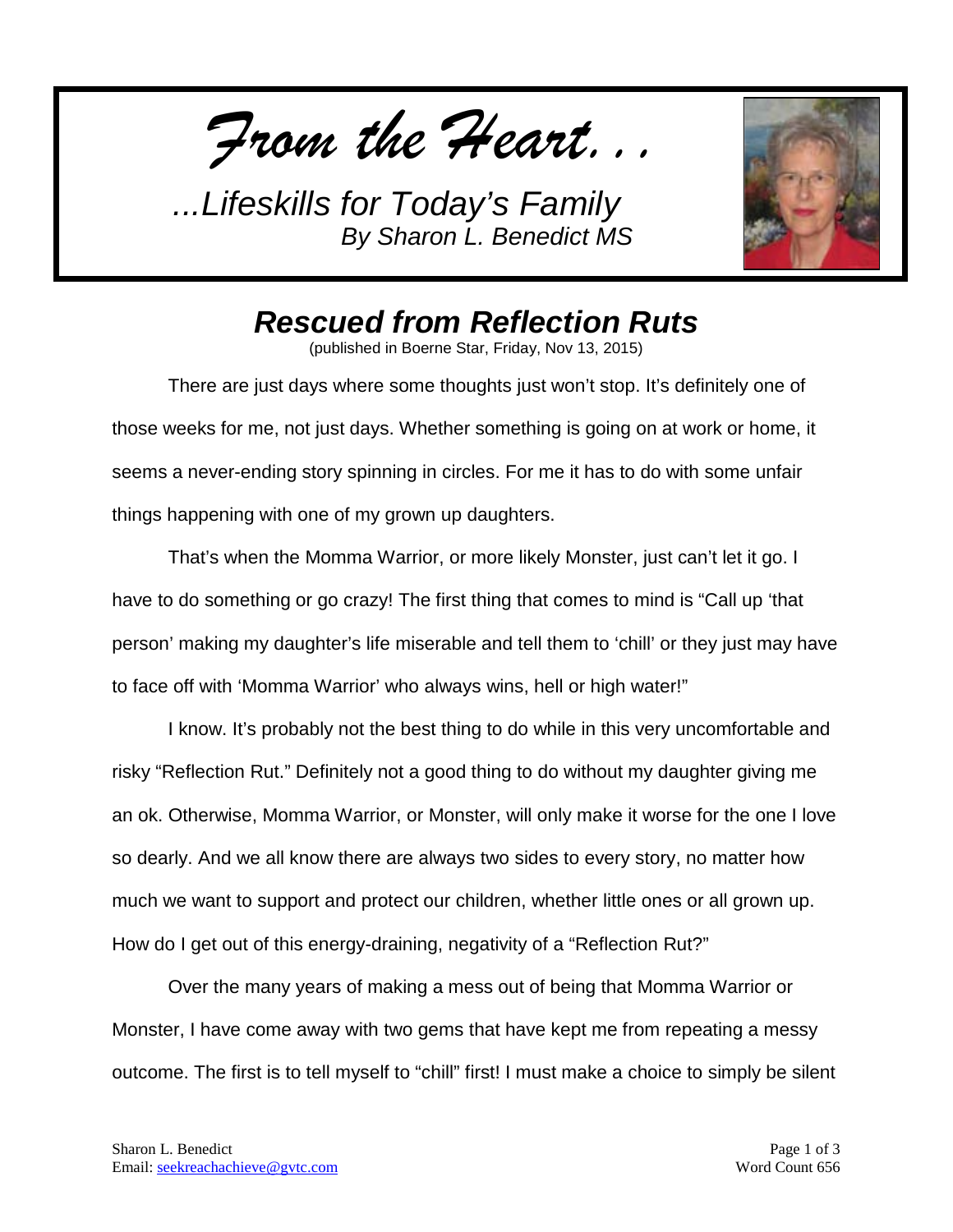until the monster side of me settles down to at least its miniature size! Hopefully, the mini monster would shortly fade away.

Part of this "pause" includes affirming my grown-up daughter is more than capable of handling her life challenges and battles. One of those tricky tests for every mom is to let go and let her do what she does best in the situation. That way, my daughter will become even stronger and more confident in handling just about anything life and people can throw her way.

The second gem I continue to learn is to "listen" more than talk. And for this sanguine, talkative personality that I am, that's a hard one! One advantage I have at my young-at-heart age of 70+ is I simply get tired more easily fighting other people's battles they need to wage and win on their own. Yet, most of the time, it's just best to listen and ask questions so they can figure it out themselves. Of course, I will be there in their corner if they ask for counsel, advice, or just to be their friend, or Momma in this case. In the end, it's often best to hold the counsel or advice and instead offer questions to get them thinking outside the box. Being cautious with advice is a good thing. And you know, mommas tend to think we all have the answer! Sure!?

It's amazing with some simple, open questions how we can actually understand and often discover the solution to a problem or challenge. And if a solution doesn't soon surface, in the meantime, the person struggling will gain affirmation and some peace while waiting. It means, though, we need to have an open, safe, accepting heart for our friend or family member. No need to push, control, or require anything.

With these two gems of "chilling" and "listening" with a confident and caring heart, my reflection rut softens and fades. I confess, with every phone call from those I love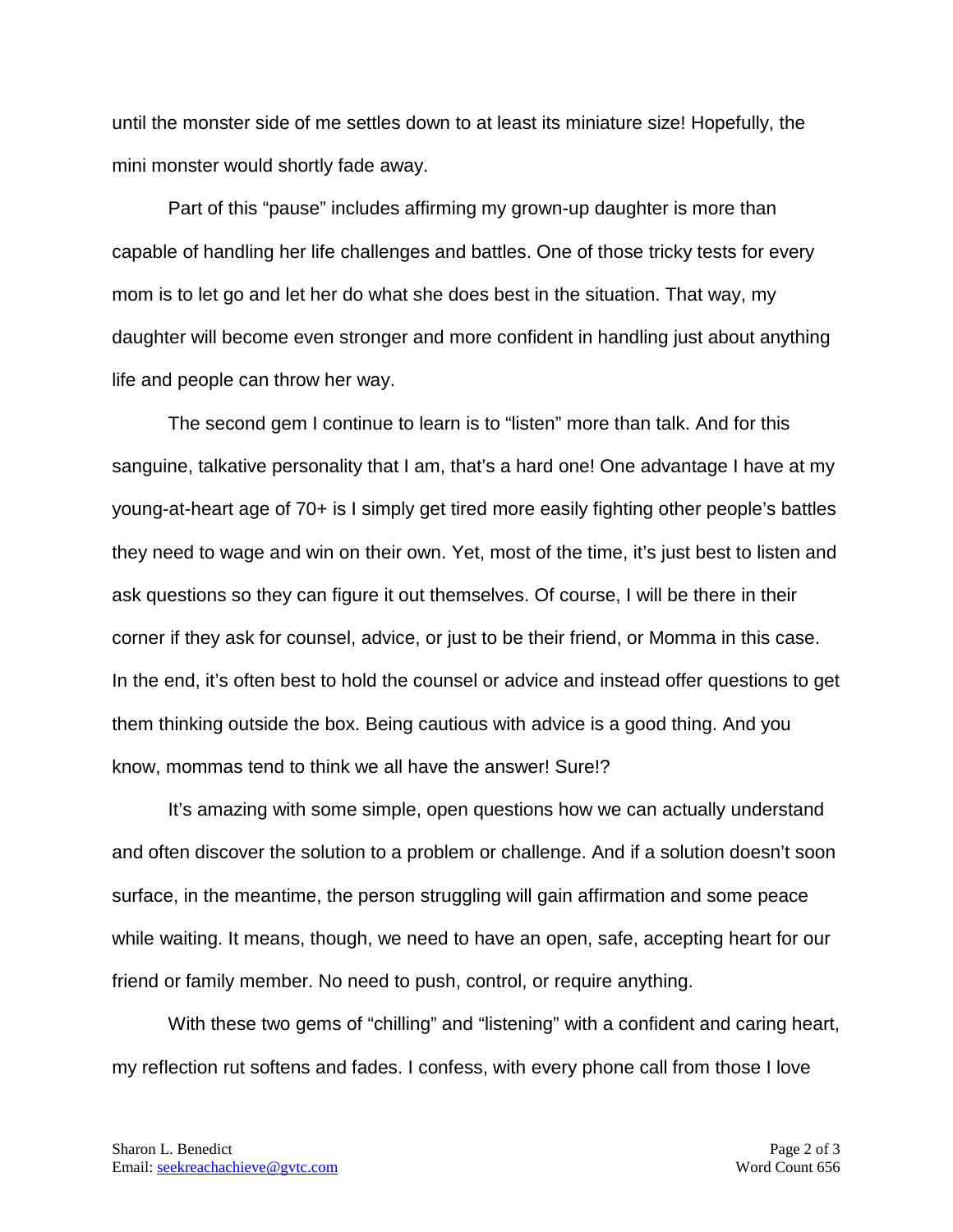and hold dear, it's a daily practice. When I continue to practice, I will find more constructive and hopefully wiser ways to be rescued from my reflection ruts in life. I hope you do too my friend!

--

*Sharon L. Benedict, is a speaker, author, and weaver, and loving it! She is available for speaking engagements, freelance writing, and will even weave you a one-of-kind creation, just for you. Sharon also welcomes your questions and comments and can be contacted a[t seekreachachieve@gvtc.com.](mailto:seekreachachieve@gvtc.com) Visit her website at [www.celebratingyourjourney.com.](http://www.celebratingyourjourney.com/)*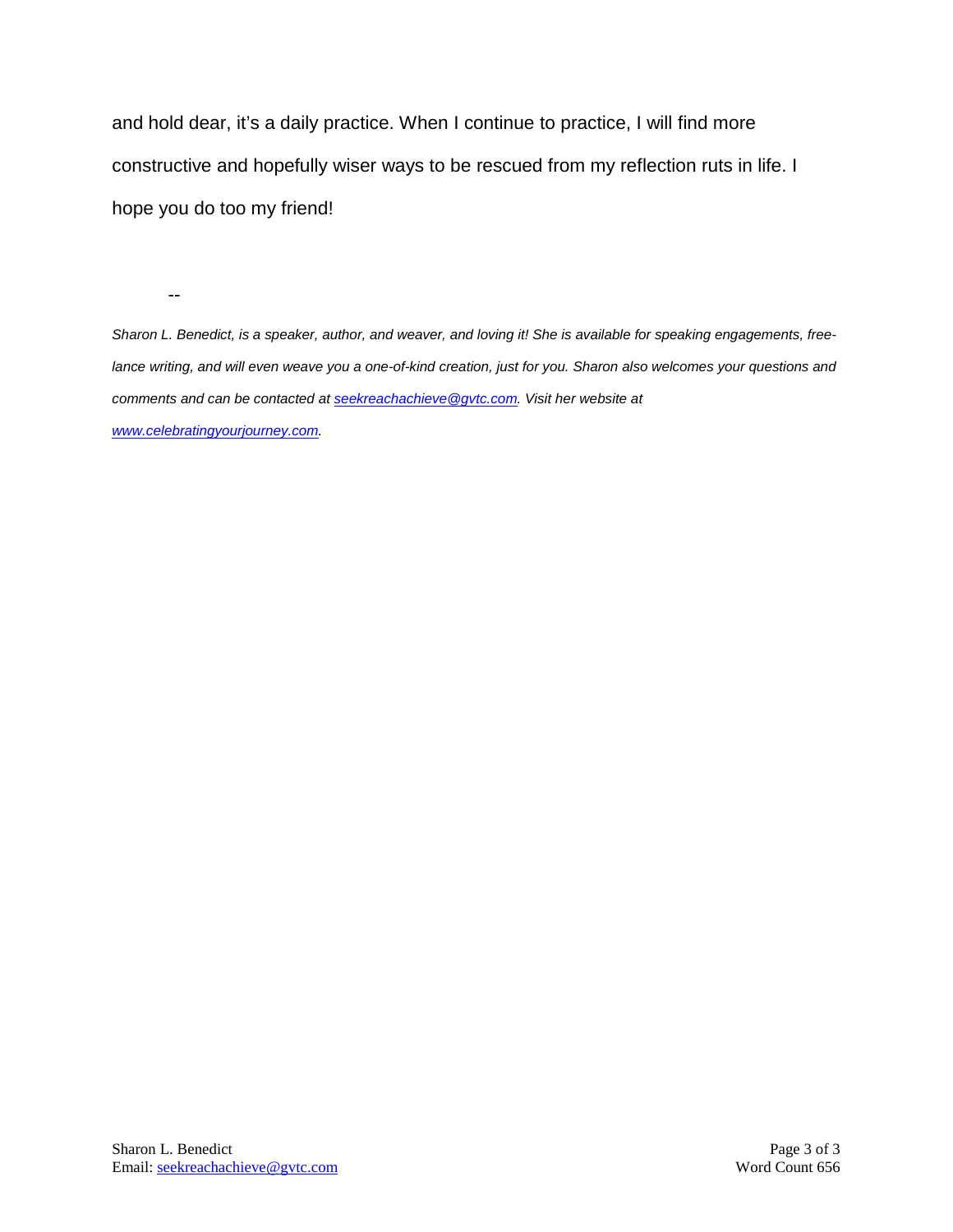*From the Heart...*



## *Say Thank You Where Ever you Go*

(published in Boerne Star, Friday, Nov 20, 2015)

With Thanksgiving just around the corner, we typically think about expressing gratitude to our spouse, our children, our close relatives. And well we all should, gladly. Yet, what about those that serve us every day in our own communities? Do they ever get a thank you? Or just complaints? If you just ask any grocer, pharmacist, gas station employee, they will undoubtedly say thank you's are few and far between all the complaints they routinely get.

Let's change that this Thanksgiving season! I wrote portions of this article in 2008 and considered it worthy of including it here again. Here's your assignment for the rest of the year and beyond, but particularly during the next couple weeks. Below, you will read a list of services we always take for granted…for example, that the gas station will be open, the pharmacist will have your prescription ready, and your grocer will have the produce and items you routinely buy.

I want to hear these people say they got an unusual number of sincere and genuine thank you's that made their job serving you and the public much nicer this go around. Think about all the places you frequent and regularly buy goods and services. I am sure I haven't covered them all. So, add any to the list of people to say thank you to. Write down this list on a separate piece of paper. If you know someone in particular, put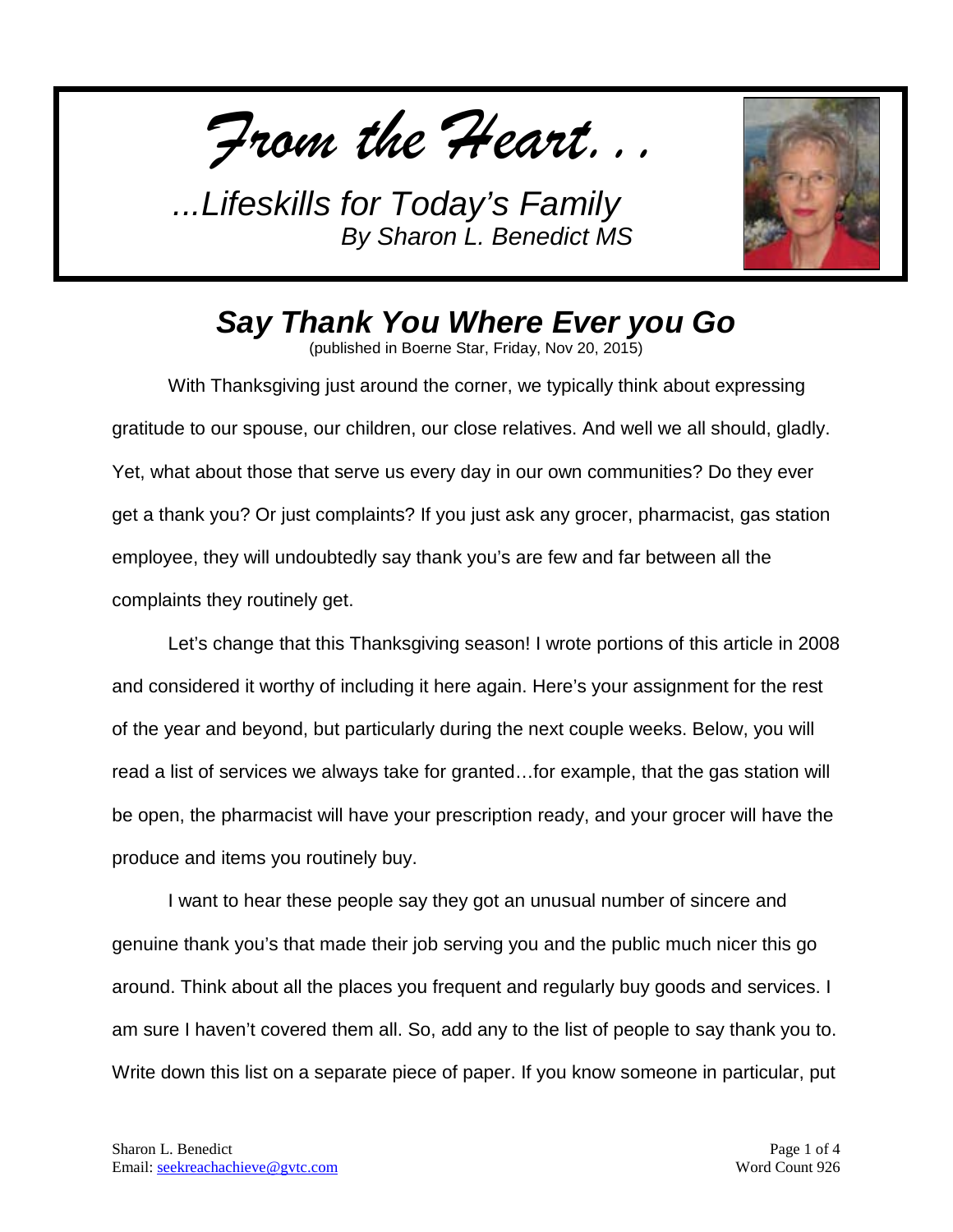their name down and the date you commit to saying a special thank you. Whether by word, deed, or gift, you will then see many more smiles this holiday season than ever before—in spite of what is going on in our nation.

We all know with our nation's continuing economic woes and frightening world events looming over us all, it may not be easy to think about someone else—particularly someone who doesn't always deliver your mail on time or at all, or those at the pharmacy who may lose your prescription. Yet, we have to remember there are people inside that Valero or Chevron station facilitating our ability to pump our own gas and maybe even get a cup of coffee on the go. And, by all means include the letter carrier. There is nothing like a kind word to someone who may not be doing exactly what you want, that will surprisingly move them in the right direction of responsibility and improved service to you and others. You may ask, "Why should I make the effort?" This is why.

As a nation, we are in the midst of a major move of negativity, anger (even rage), violence, depression, fear, and doomsday talk. Although we must be wise in how to address our difficulties, we must never relinquish a hopeful heart toward the future and our treatment of other fellow human beings. One of the first steps is to treat others as you would like to be treated. Yes, here comes the Golden Rule again—and at a very timely moment in our nation's history.

Begin to proactively engage in not only working to preserve your own livelihood, but also begin helping others who serve your needs and may even seek your help. It all begins with offering a kind word in compassion, understanding, and gratitude for their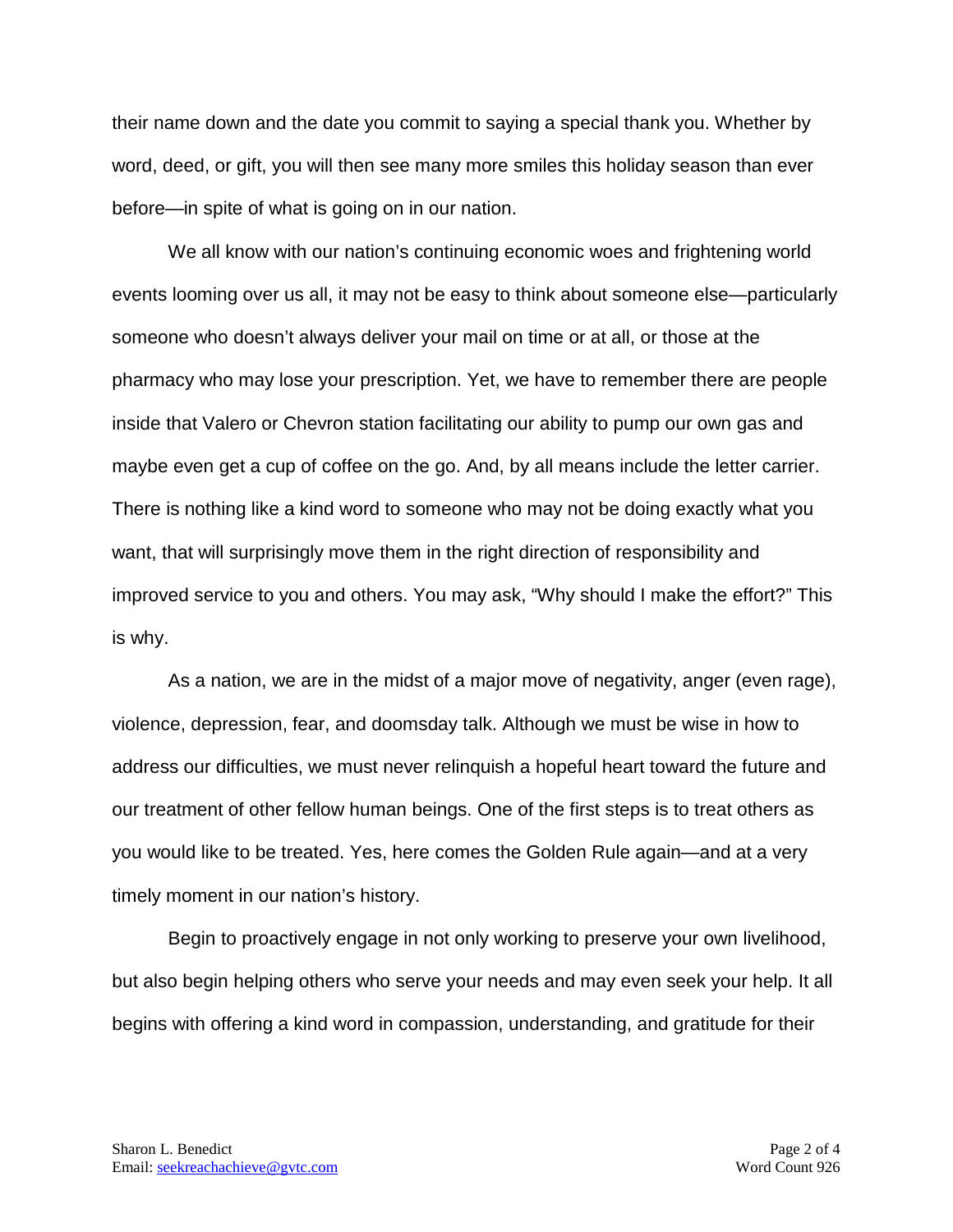very presence as a living, breathing human being. So, rise up and say a thank you to even those who may not seemingly deserve it! Amazing things happen when you do.

Maybe this will even be your opportunity to reduce the number of gifts for yourself under the Christmas tree, and spend some on others that may just need a little more hope. They will then genuinely know someone was thinking about them, appreciates their service, and cares about what they are going through too. Remember, this is really not about you. It's about that other person who goes to work every day so you can have the service (albeit, not always done well) you need.

If you take this to heart, you will be a very busy person over the next several weeks and months. But you will also be one of the happiest too…experiencing the joy of encouraging others and bringing hope to those special ones that are always taken for granted. If you personally experience something special you would like to share as you say your thank you's, by all means email me so I can pass it along to my readers. Please, no complaints about their service on this one! Happy Thanksgiving to one and all!

- Local Grocer
- Pharmacist
- Gas station employee
- School teacher and administrative staff
- City utilities and other services that bill you
- Nonprofits that make all the difference
- Car repair person
- Veterinarian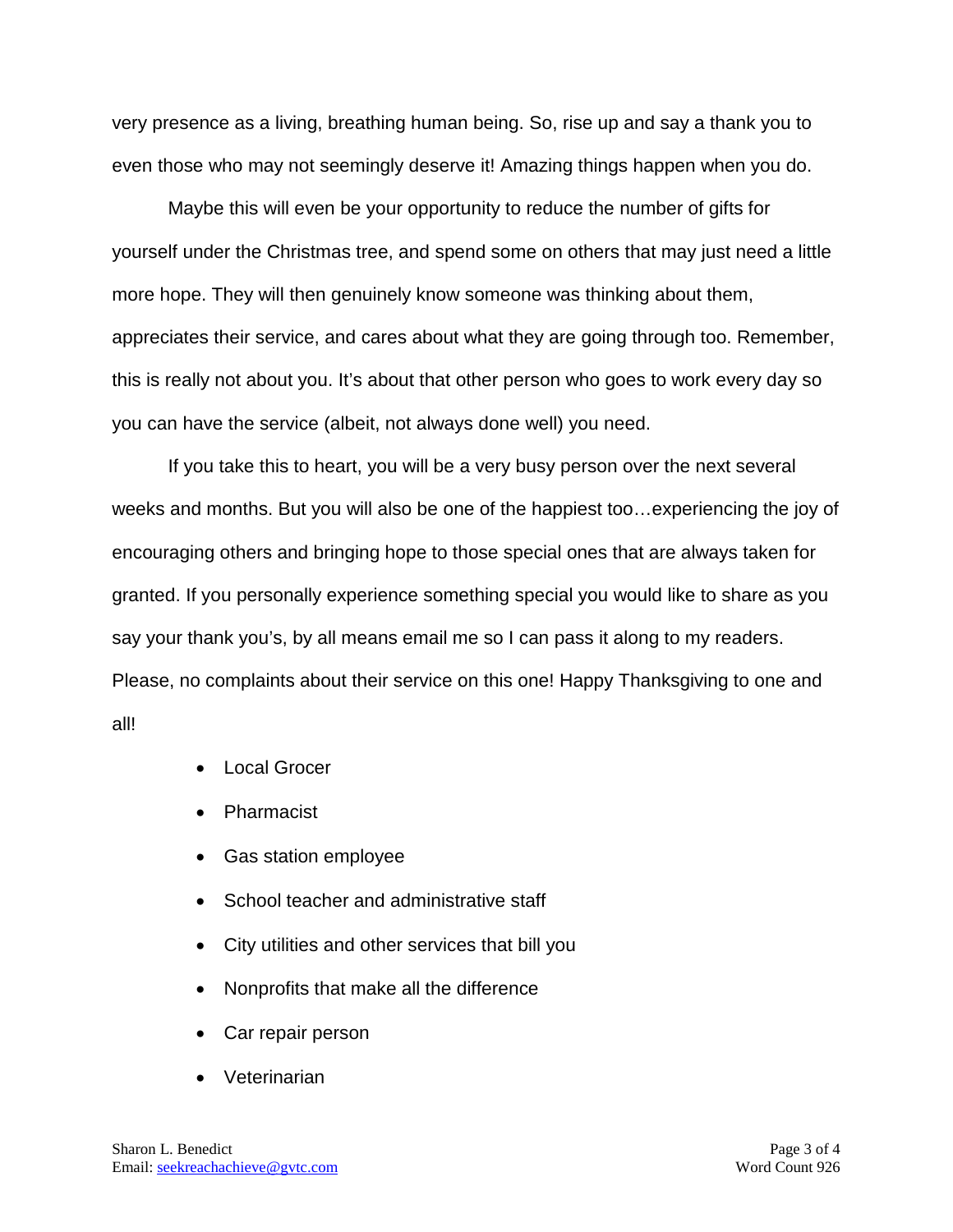- Your doctor, nurse, massage therapist, nutritionist, any healthcare/wellness provider you know
- Restaurant owner, server, cook/chef, even fast-food servers
- Health food store owner
- Insurance agent
- Discount clothing store you frequent
- Gift shops you routinely visit
- Bank clerk
- Post office personnel, letter carrier
- Video store clerk
- Telephone, Internet server representatives
- **Gardener**
- Parks & Recreation people that make it possible to enjoy the outdoors
- Police, Firefighters
- Artists in all media—visual, performing, literary
- Directors, Staff, and Volunteers of Cultural centers—museums, theatre
- And, don't forget your neighbors, for sure!

--

*Sharon L. Benedict, is a speaker, author, and weaver, and loving it! She is available for speaking engagements, freelance writing, and will even weave you a one-of-kind creation, just for you. Sharon also welcomes your questions and comments and can be contacted a[t seekreachachieve@gvtc.com.](mailto:seekreachachieve@gvtc.com) Visit her website at* 

*[www.celebratingyourjourney.com.](http://www.celebratingyourjourney.com/)*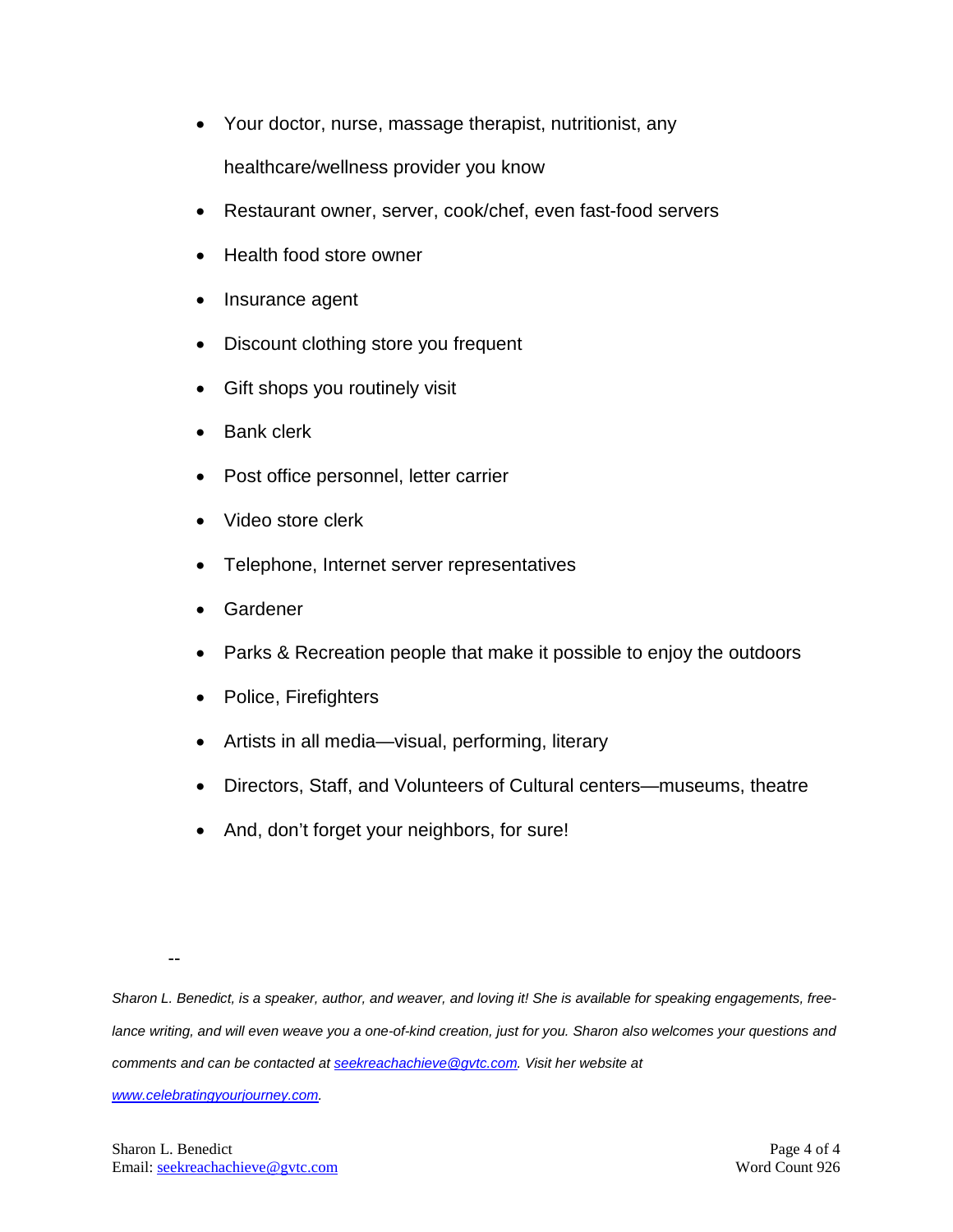*From the Heart...*



## *Reflecting Ahead…Resolutions*

(published in Boerne Star, Friday, Nov 27, 2015)

At this time next year, presidential elections would have taken place. So, before another year races by us, let's reflect on what's going around us between now and then. I sense more and more people are anxious and some are outright scared about what's going on in our nation and world.

Like the 2008 elections, we are wondering about our livelihood and future. Are we at a point this time where we will be very surprised at the election outcome not predicted by the media or the polls? Like 2008, some will be just saying they will be glad when the elections are over, and we all can get back to a more normal life—not centered on which candidate to hate the most.

So, with that in mind, I have resurrected portions of my 2008 Reflection lifeskill article. I felt it was time to revisit and remind ourselves even more keenly that none of us can live in a bubble anymore. Since 2008 many arenas of our world have only intensified. And it's affect basically will depend on what you consider important to your values and way of life.

And again, what a time we live in! Returning to our normal life may not be what everyone expects or wants. There is a sense, no matter who is elected, we are all going to be on a different path than we assume. What does this really mean for us all? Maybe,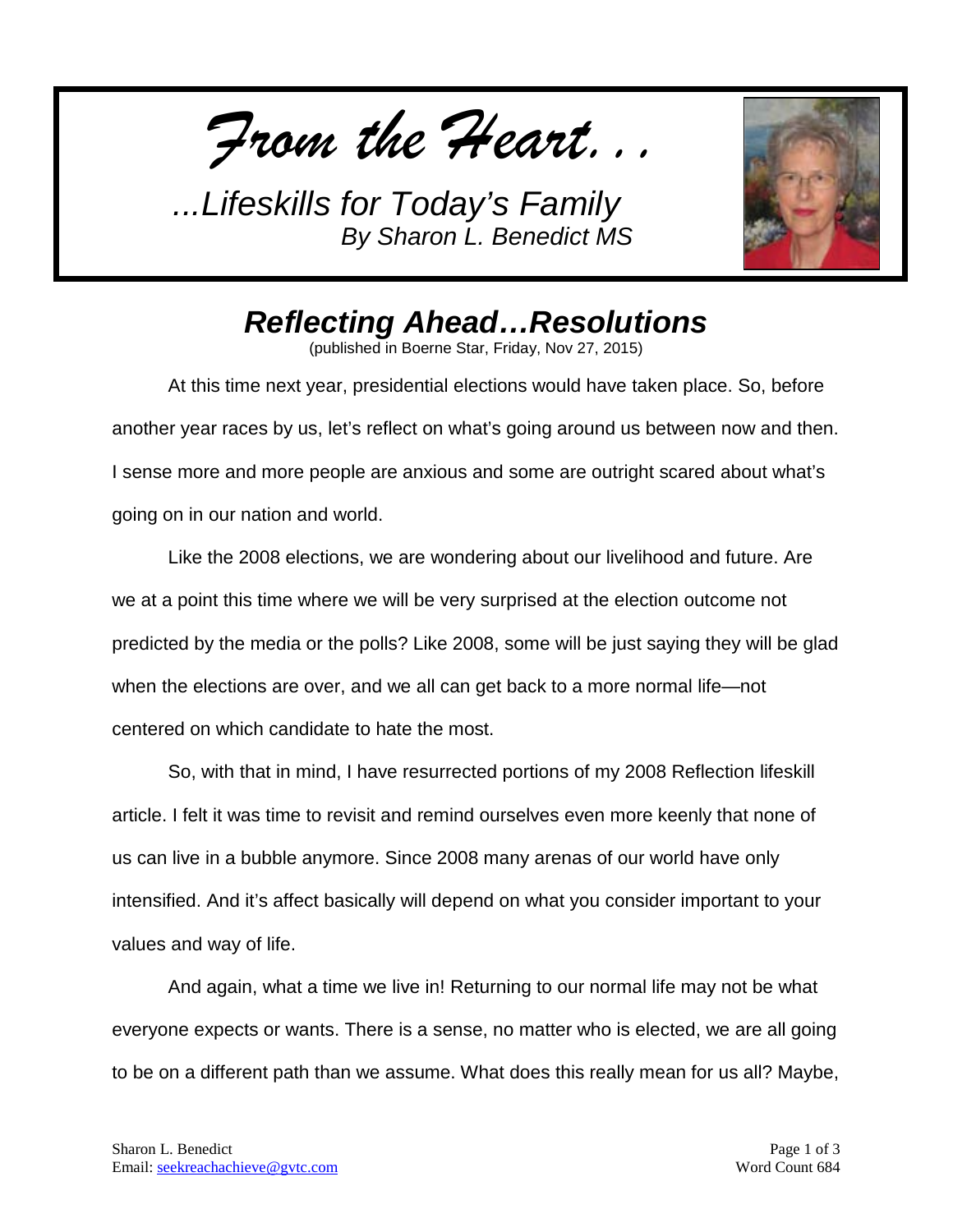we just might not take things so much for granted anymore. Now, that is something to reflect on.

For many of us in November, we may also begin to think about making New Year's resolutions that we may or may not keep. The most common resolutions tend to be: stop smoking, get fit, lose weight, enjoy life more, quite drinking, get organized, learn something new, get out of debt, spend more time with the family, and help others.

Yet, as worthy as these resolutions are, I believe we will come away by the end of November 2016 with a broader viewpoint beyond our own self. My hope is those resolutions you declare hold firm throughout 2016. Here is what I wrote in 2008 and believe holds true now and for 2016. In observing others around me and reflecting on my own perspectives of what might happen during the 2016 elections, let's hope we find ourselves and our nation more secure and proactive in our lives. Do any of these statements ring true for you?

- We are going to be more carefully watching how we spend our money.
- We are going to be more engaged with helping and serving others, sharing our core values with each other at home, our neighborhoods, our communities, our nation.
- We are going to more clearly know what is most important in our lives and act on it.
- We are going to be more proactively informed and vocal on what our political representatives are actually doing, locally and nationally.
- We are going to be more proactively interested in what's happening around the world, and how events will impact our nation and lives.